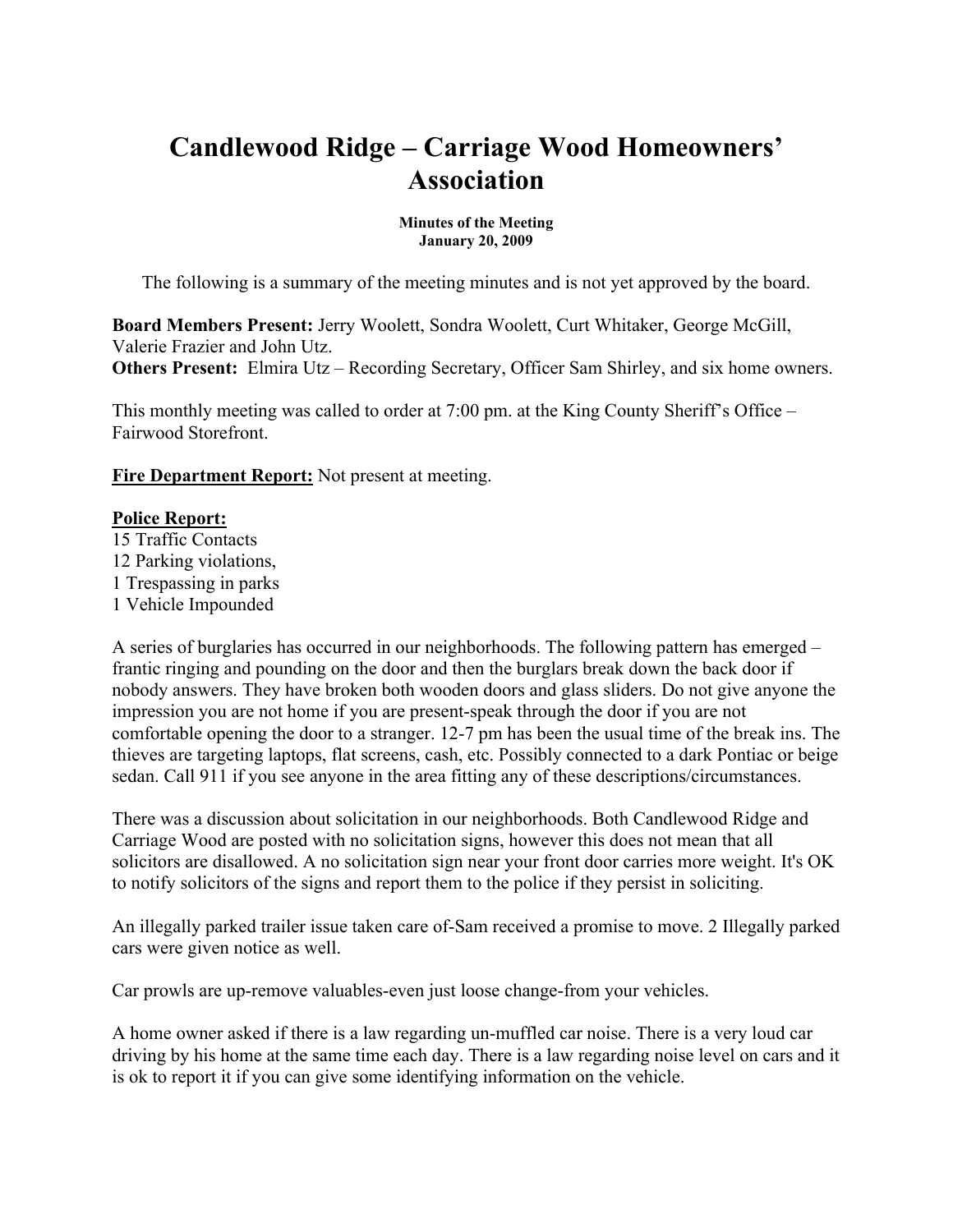Another home owner inquired about a dog attack she witnessed in Candlewood Ridge. Loose dogs which are considered dangerous-as in behaving aggressively towards other animals or humans, should be reported to the Sheriff's office-you do not have to wait for animal control if there is an unsafe situation.

**Approval of Last Month's Minutes:** A motion was made to approve the December board meeting minutes as written. It was seconded and passed. Signing of the minutes took place by the board.

#### **Homeowner Concerns:**

Discussed the ongoing concern of a homeowner regarding RV/Boat parking. His idea is to open RV parking in the Summer months to accommodate owners who are taking their RV's out frequently. He would like to get feedback and possibly start a petition. You can reach him at Jimmoore66@msn.com to contribute to this potential project.

A homeowner who's garbage can was reported as not properly screened expressed dismay at the rule and feels the HOA is overstepping its bounds in asking for them to be screened, feels someone in the neighborhood randomly targeted fellow homeowners, and feels the issue is causing homeowner resentment. Homeowner brought pictures of their home and requested specific direction. Response: the R&R's say that garbage cans must be screened from public view. We are a reactive board and have a responsibility to respond to complaints. There was a large complaint filed and the board reviewed each one individually-but does not have the resources to provide specific instruction regarding where to place garbage cans. However, board member Curt Whitaker agreed to come by the homeowners' property and review the situation.

Burst Pipes: Board is working hard to get rental houses owner information. A recent incident with a rental house illustrates why this is so important-in the cold weather pipes burst in a vacant rental house causing enough water to flow that neighbors called the fire department. The HOA was contacted to supply owner contact information but we didn't' have any current owner contact information.

#### **Treasurer's Report:**

- End of Year 2008 Financial Statement Summary Facts:
	- We ended the year with a \$9476 surplus in our operating budget. The surplus was mostly due to unusually high amount of fines and interest collected during the year.
	- Ended year with 57 homeowners owing delinquent dues amounting to \$9049. Considerably higher than in years past.
	- 39 liens were filed for dues delinquent more than one year.
	- It is highly unlikely we will receive the large amounts of fines and interest that we received in 2008 this year.
- Recommend we transfer \$4500 from our surplus operating fund to our legal reserve to restore the \$4500 we borrowed from it earlier in 2008.
- Several large delinquent dues and fine accounts have been have been turned over to our attorney for resolution.
- Most of the HOA's financial data has been transferred over to the new financial and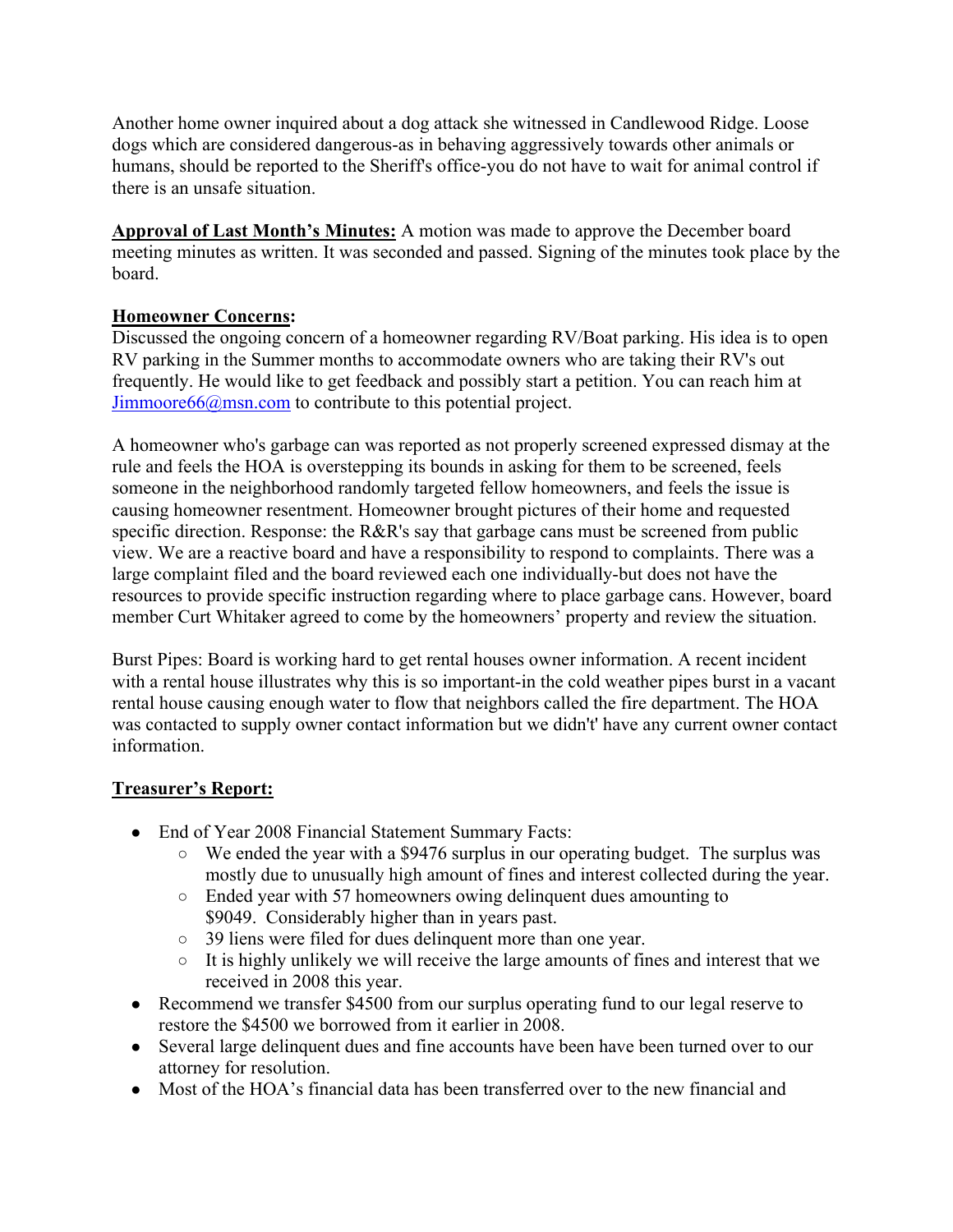management software. Next April's quarterly statements should be generated by the new software.

- Our 2007 audit is nearly complete and financial data has been submitted to our CPA for the 2008 financial review.
- Sixteen hours of random King County Sheriff's patrols were provided during the month of December 2008.
- Note: The HOA has a new phone number 425-738-8611. We were not able to port over the old phone number as we desired.

#### **Complaints Negotiations Report:**

- There are currently 21 open active complaints
- 2 are in the fine stage
- 4 have received their 1st non-compliance letter
- 10 have received their 2nd non-compliance letter
- 5 has received the 3rd and final non-compliance letter
- 20 complaints were closed since the last meeting.
- Unscreened garbage and recycle containers is one of our most frequent non compliance issues. A few homeowners have questioned the meaning of "screened from Public View". Our aesthetics R&R does not use the words "partially screened". Therefore the words "screened from public view" means the containers must be totally concealed or made invisible from public view. As often mentioned in our minutes, a couple of acceptable ways to accomplish this is to place the containers behind a fence or in the garage. **If you wish to build some kind of screen you must submit the plan to the ACC for approval.**
- Remember that our rules and regulations require Christmas lights and other holiday displays to be removed from view 30 days following the date of the holiday.
- We are still receiving reports of mail theft in the neighborhood. If you are a victim, the theft should be reported to the Post Office and the Sheriff's office. We recommend homeowners purchase heavy duty individual lockable mailboxes or go in with your neighbors to obtain a locked cluster mailbox. Replacing mailboxes is the responsibility of individual homeowners.

### **Committee Reports: Common Areas Maintenance Report:**

- Vandalism way down last month at CR park.
- Regarding snow and storms-minimal damage in parks other than a few branches and small trees broken or blown over. One large bush by CR path pushed over into a Homeowner's driveway-Camber will be contacted to clean it up.
- Canber has been cleaning off the sidewalks and clearing debris from the street drains on the streets by the Parks. Reminder to all Homeowners to please keep storm drains by your house and end of streets clear of debris.

**Reminder:** Our parks are private parks which exist for the use and enjoyment of HOA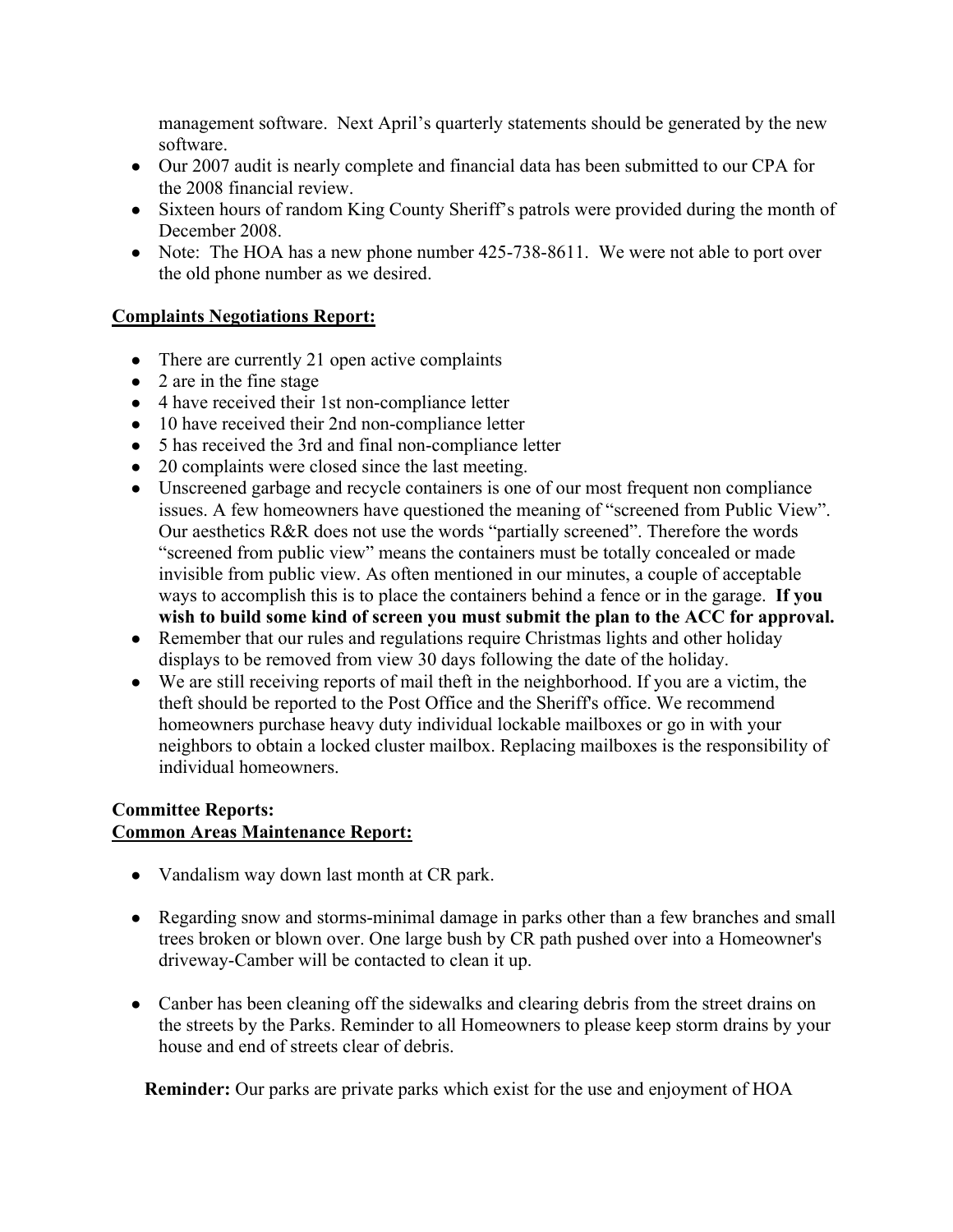residents, their families and guests. They are not public parks. Our Park Usage Rules apply to everyone. Following are some of the rules that have been established to maximize safety and minimize liability and maintenance costs:

- Park Hours: 9:00 AM to dusk
- No Smoking, alcohol, drugs, loud music, golfing, motorized vehicles or Fireworks are allowed.
- Animals must be leashed and owners are responsible for cleaning up after their Animals.

### **Architectural Report:**

- Three Acc Requests were submitted since the last meeting. One for a fence, one for window replacement, and one for a roof. One reminder/warning letter was submitted for a project started without submittal of the required ACC request.
- Reminder Our CC&Rs and Rules and Regulations clearly state that exterior projects such as roofs, painting, fencing, decks, major landscaping and patios require the submission and approval of an ACC request before commencing the project. The ACC has up to 30 days to respond to an ACC request but tries to respond much sooner than that. It is recommended that if a response to an ACC request has not been received within two weeks, the homeowner should contact the ACC Chairman via email at architecture@crcwhoa.org or by leaving a voice message at (425) 738-8611 . **Please do not contact the ACC chairman OR ANY BOARD MEMBER via a home phone number.**
- **Reminder to all homeowners that if you have a damaged roof you can email or phone to expedite a response & processing of paperwork.**

#### **Legal and Insurance Report:**

Current pending litigation had first court date-requested individuals named in the suit be removed. Judge dismissed individuals "with prejudice" meaning the plaintiffs are discouraged from being re-added. Now suit is just against the HOA and not individual members and their spouses and "marital property". This is felt to be a positive step.

#### **Rental Home / Change of Address Committee**

Nothing to new to report.

**Capital Improvement Committee** – Nothing new to report-if you have any suggestions please e-mail them.

**Welcoming Committee** – If you are new to the neighborhood and would like an HOA information packet, call the HOA phone number at (425) 738-8611 and leave a voice message or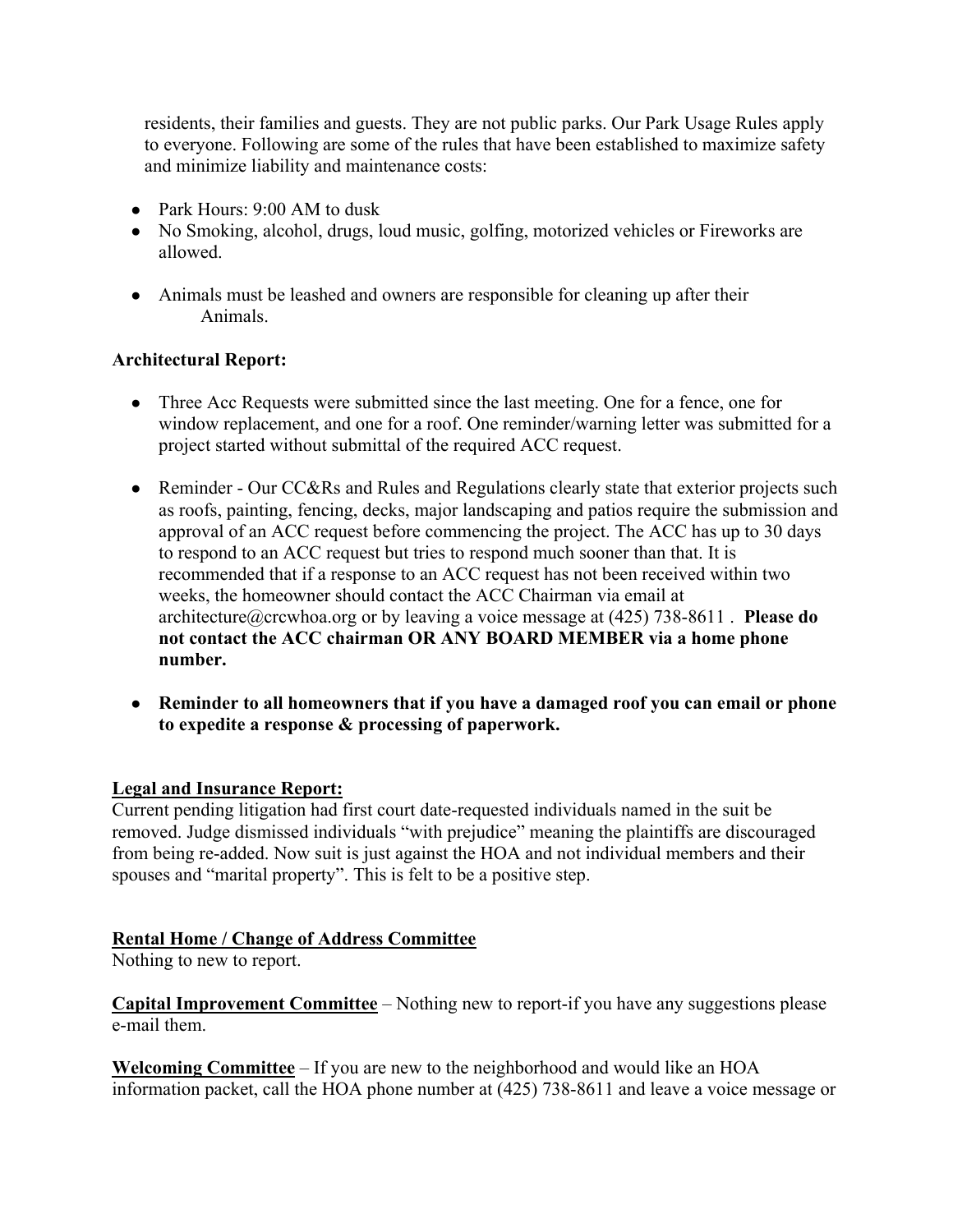send an email request to  $\frac{info(@)crcwhoa.org.$ 

**Special Topics:** Visit our Website and contact the HOA via Email at:

Web – www.crcwhoa.org Email –  $info@crcwhoa.org$ 

#### **Old Business:**

On January 27<sup>th</sup> the HOA will be hosting the Annual Meeting in the Parlor of Fairwood Community United Methodist Church at 7:00 pm. A projector has been secured.

#### **New Business:**

- Motion to move \$4500 from 2008 operating fund surplus to legal fund to restore what was borrowed earlier in the year.
- Discussion of credit card for purchases-concerns raised about fraud potential and personal credit impact- a suggestion was made to look into a debit card. This idea too was deemed to have problems.

A motion was made to adjourn the meeting at 8:34 pm.

### **Next Board Meetings:**

- February  $16<sup>th</sup>$  at the Fairwood Storefront
- March  $16<sup>th</sup>$  at the Fairwood Storefront

Meetings are usually held at **7:00 pm.** at the Sheriff's Office, Albertson's Shopping Center. All Homeowners are welcome to attend. (425) 738-8611

## **Candlewood Ridge / Carriage Wood Announcements & Reminders**

**\*ACC Requests** - The HOA CC&Rs and Rules and Regulations documents clearly state that exterior projects such as roofs, painting, fencing, decks and patios require the submission and approval of an ACC request before commencing the project. The ACC has up to 30 days to respond to an ACC request but tries to respond much sooner. It is recommended that if a response to an ACC request has not been received within two weeks, the homeowner contact the ACC Chairperson via email at architecture@crcwhoa.org or by leaving a voice message at 425-227-4227. ACC request forms can be found in the Fairwood Flyer or on the HOA website at www.crcwhoa.org. *Please do not contact the ACC Chairperson via a home phone number.*

**\*Carriage Wood and Candlewood Ridge Parks** – A policy has been established to maximum safety, minimize liability and maintenance costs, while allowing homeowners of the association to enjoy our parks. Rules to accomplish this include: